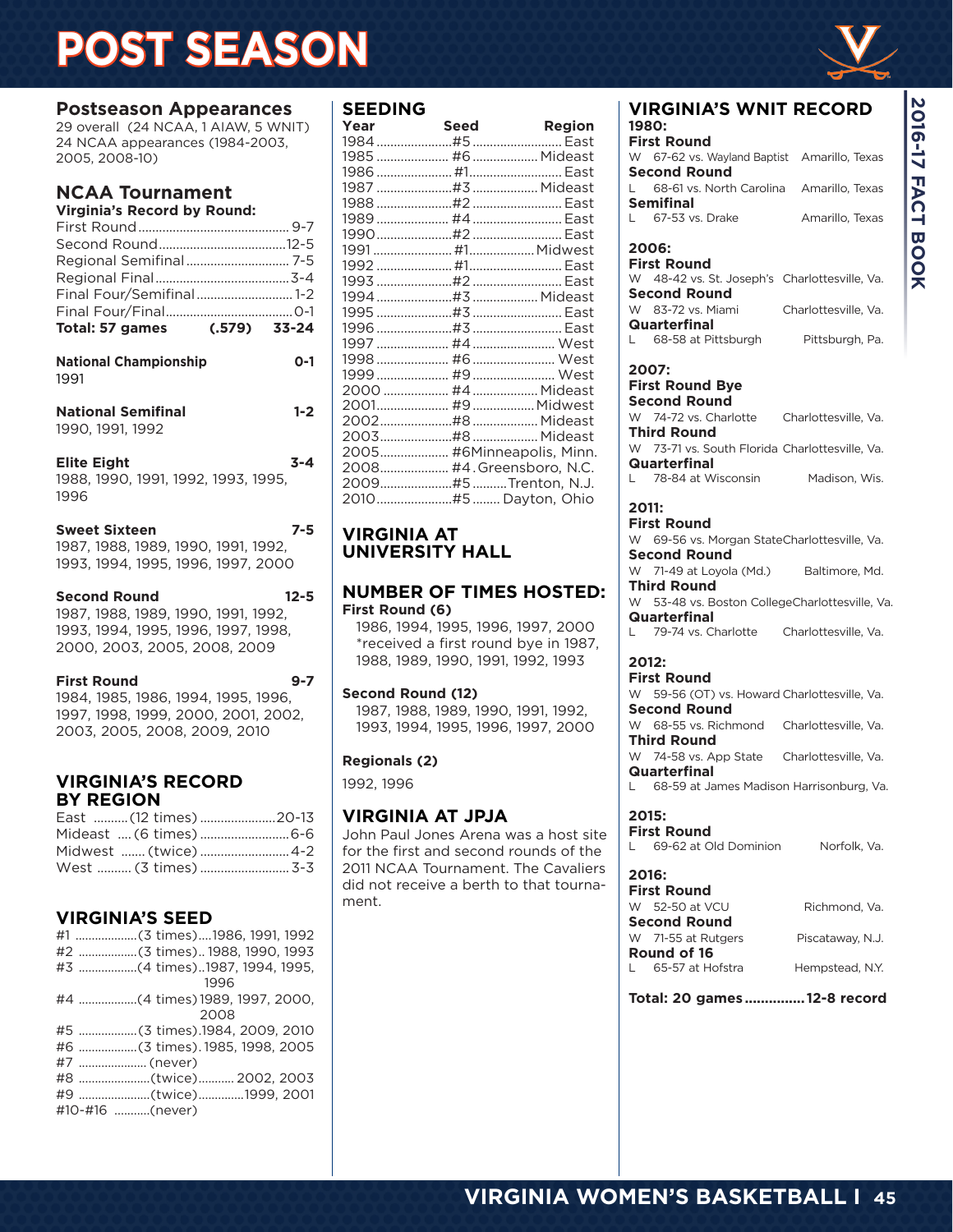

## **NCAA TOURNAMENT**

#### **24 APPEARANCES & THREE FINAL FOUR APPEARANCES 33-24 (.579) IN NCAA TOURNAMENT GAMES**

| ⋍<br><b>FACT</b> | Year | Seed/Region                  | <b>Qualified</b> | Round           | Seed/Opponent           | <b>Result</b> | Location             |
|------------------|------|------------------------------|------------------|-----------------|-------------------------|---------------|----------------------|
|                  | 1984 | #5 East                      | At-Large         | 1st             | #4 North Carolina State | L, 86-73      | Raleigh, N.C.        |
|                  | 1985 | #6 Mideast                   | At-Large         | 1st             | #3 Tennessee            | L, 65-55      | Knoxville, Tenn.     |
|                  | 1986 | #1 East                      | At-Large         | 1st             | #8 James Madison        | L, 71-62      | Charlottesville, Va. |
|                  | 1987 | #3 Mideast                   | At-Large         | 2nd             | #6 Memphis State        | W, 76-75      | Charlottesville, Va. |
| 2016-17          |      | Reg. Semifinal               |                  |                 | #2 Tennessee            | L, 66-58      | Knoxville, Tenn.     |
|                  | 1988 | #2 East                      | At-Large         | 2nd             | #7 St. John's           | W, 85-64      | Charlottesville, Va. |
|                  |      | Reg. Semifinal               |                  |                 | #3 Rutgers              | W, 89-75      | Norfolk, Va.         |
|                  |      | Reg. Final                   |                  |                 | #1 Tennessee            | L, 84-76      | Norfolk, Va.         |
|                  | 1989 | #4 East                      | At-Large         | 2 <sub>nd</sub> | #12 West Virginia       | W, 81-68      | Charlottesville, Va. |
|                  |      | Reg. Semifinal               |                  |                 | #1 Tennessee            | L, 80-47      | Bowling Green, Ky.   |
|                  | 1990 | #2 East                      | <b>ACC Champ</b> | 2nd             | #7 Penn State           | W, 85-64      | Charlottesville, Va. |
|                  |      | Reg. Semifinal               |                  |                 | #3 Providence           | W. 77-71      | Norfolk, Va.         |
|                  |      | Reg. Final                   |                  |                 | #1 Tennessee            | W, 79-75 OT   | Norfolk, Va.         |
|                  |      | Final Four                   |                  |                 | #1 (West) Stanford      | L, 75-66      | Knoxville, Tenn.     |
|                  |      | 1991 #1 Midwest              | At-Large         | 2nd             | #8 Stephen F. Austin    | W, 74-72      | Charlottesville, Va. |
|                  |      | Reg. Semifinal               |                  |                 | #5 Oklahoma State       | W, 76-61      | Austin, Texas        |
|                  |      | Reg. Final                   |                  |                 | #10 Lamar               | W, 85-70      | Austin, Texas        |
|                  |      | Final Four                   |                  |                 | #3 (East) Connecticut   | W, 61-55      | New Orleans, La.     |
|                  |      | Nat'l Champ.                 |                  |                 | #1 (Mideast) Tennessee  | L, 70-67 OT   | New Orleans, La.     |
|                  | 1992 | #1 East                      | <b>ACC Champ</b> | 2nd             | #8 George Washington    | W, 97-58      | Charlottesville, Va. |
|                  |      | Reg. Semifinal               |                  |                 | #4 West Virginia        | W, 103-83     | Charlottesville, Va. |
|                  |      | Reg. Final                   |                  |                 | #3 Vanderbilt           | W, 70-58      | Charlottesville, Va. |
|                  |      | Final Four                   |                  |                 | #1 (West) Stanford      | L, 66-65      | Los Angeles, Calif.  |
|                  | 1993 | #2 East                      | <b>ACC Champ</b> | 2nd             | #7 Florida              | W, 69-55      | Charlottesville, Va. |
|                  |      | Reg. Semifinal               |                  |                 | #6 Georgetown           | W, 77-57      | Richmond, Va.        |
|                  |      | Reg. Final                   |                  |                 | #1 Ohio State           | L, 75-73      | Richmond, Va.        |
|                  | 1994 | #3 Mideast                   | At-Large         | 1st             | #14 Loyola, Md.         | W. 72-47      | Charlottesville, Va. |
|                  |      | 2nd                          |                  |                 | #6 S.W. Missouri State  | W, 67-63      | Charlottesville, Va. |
|                  |      | Reg. Semifinal               |                  |                 | #2 Southern California  | L, 85-66      | Fayetteville, Ark.   |
|                  | 1995 | #3 East                      | At-Large         | 1st             | #14 Dartmouth           | W, 71-68      | Charlottesville, Va. |
|                  |      |                              |                  | 2nd             | #6 Florida              | W, 72-67      | Charlottesville, Va. |
|                  |      |                              |                  | Reg. Semifinal  | #2 Louisiana Tech       | W, 63-62      | Storrs, Conn.        |
|                  |      |                              |                  | Reg. Final      | #1 Connecticut          | L, 67-63      | Storrs, Conn.        |
|                  | 1996 | #3 East                      | At-Large         | 1st             | #14 Manhattan           | W, 100-55     | Charlottesville, Va. |
|                  |      |                              |                  | 2 <sub>nd</sub> | #6 George Washington    | W, 62-43      | Charlottesville, Va. |
|                  |      |                              |                  |                 | #2 Old Dominion         |               |                      |
|                  |      |                              |                  | Reg. Semifinal  |                         | W, 72-60      | Charlottesville, Va. |
|                  |      |                              |                  | Reg. Final      | #1 Tennessee            | L, 52-46      | Charlottesville, Va. |
|                  | 1997 | #4 West                      | At-Large         | 1st             | #13 Troy State          | W, 96-74      | Charlottesville, Va. |
|                  |      |                              |                  | 2nd             | #5 Utah                 | W, 65-46      | Charlottesville, Va. |
|                  |      |                              |                  | Reg. Semifinal  | #1 Stanford             | L, 91-69      | Missoula, Mont.      |
|                  | 1998 | #6 West                      | At-Large         | 1st             | #11 Southern Methodist  | W, 77-68      | Tucson, Ariz.        |
|                  |      |                              |                  | 2nd             | #3 Arizona              | L, 94-77      | Tucson, Ariz.        |
|                  | 1999 | #9 West                      | At-Large         | 1st             | #8 Penn State           | L, 82-69      | Ruston, La.          |
|                  |      | 2000 #4 Mideast              | At-Large         | 1st             | #13 Pepperdine          | W. 74-62      | Charlottesville, Va. |
|                  |      |                              |                  | 2nd             | #5 Boston College       | W, 74-70      | Charlottesville, Va. |
|                  |      |                              |                  | Reg. Semifinal  | #1 Tennessee            | L, 77-56      | Memphis, Tenn.       |
|                  |      | 2001 #9 Midwest              | At-Large         | 1st             | #8 Michigan             | L, 81-71 OT   | Notre Dame, Ind.     |
|                  |      | 2002 #8 Mideast              | At-Large         | 1st             | #9 lowa                 | L, 69-62      | Storrs, Conn.        |
|                  |      | 2003 #8 Mideast              | At-Large         | 1st             | #9 Illinois             | W, 72-56      | Knoxville, Tenn.     |
|                  |      |                              |                  | 2nd             | #1 Tennessee            | L, 81-51      | Knoxville, Tenn.     |
|                  |      | 2005 #6 Minneapolis At-Large |                  | 1st             | #11 Old Dominion        | W, 79-57      | Minneapolis, Minn.   |
|                  |      |                              |                  | 2nd             | #3 Minnesota            | L, 73-58      | Minneapolis, Minn.   |
|                  |      | 2008 #4 Greensboro At-Large  |                  | 1st             | #13 UC Santa Barbara    | W, 86-52      | Norfolk, Va.         |
|                  |      |                              |                  | 2nd             | #5 Old Dominion         | L, 88-85 OT   | Norfolk, Va.         |
|                  |      | 2009 #5 Trenton              | At-Large         | 1st             | #12 Marist              | W, 68-61      | Los Angeles, Calif.  |
|                  |      |                              |                  | 2nd             | #4 California           | L, 99-73      | Los Angeles, Calif.  |
|                  | 2010 | #5 Dayton                    | At-Large         | 1st             | #12 Wisconsin-Green Bay | L, 67-69      | Ames, Iowa           |
|                  |      |                              |                  |                 |                         |               |                      |

**Bolded** teams were national champions that year